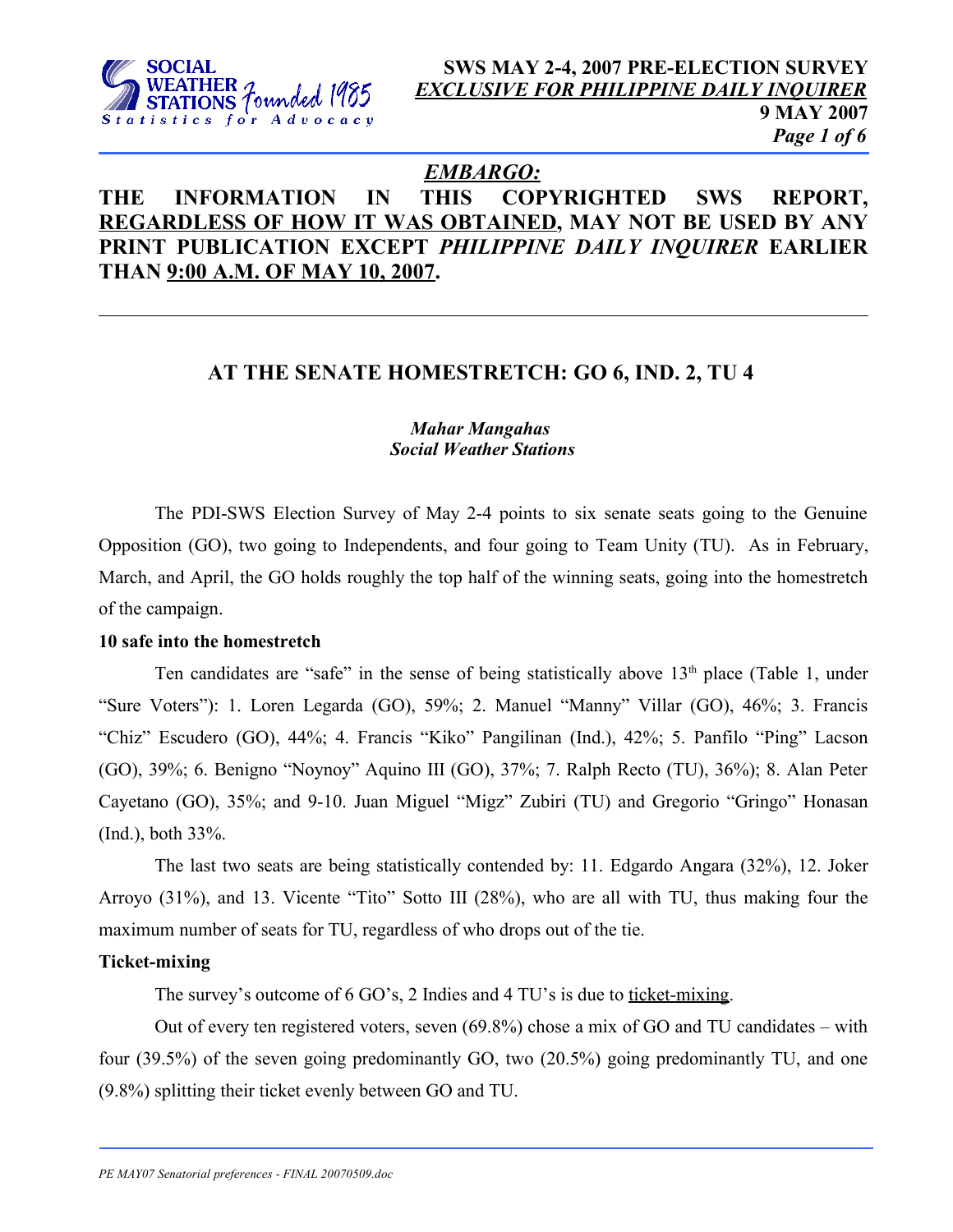Only 13% of the survey respondents went 'purely' for GO, i.e., for at least some GO's but without any TU's. Only 7.6% went for 'purely' for TU, i.e., for some TU's but without any GO's. A balance of 9.6% either did not vote for any GO or TU or did not vote at all.

Even among the partisans who went 'purely' for either GO or TU, in most cases the ballots were for 4-0 at most; instances of 12-0 were very rare.

#### **Trends over time**

Table 1 also gives the May 2007 survey ranking by Registered Voters, in order to show changes from the three earlier surveys on the same basis.

Compared to mid-April, both Aquino and Zubiri rose by 5 ranks, and Honasan rose by 2 ranks. On the other hand, Angara fell by 4 ranks, and Arroyo and Sotto fell by 3 ranks.

The 92% of those interviewed who said they would surely vote comprise the "Sure Voters".

## **Candidates statistically below No. 12**

As seen in Table 1, based on registered voters, Aquilino "Koko" Pimentel III (GO) has a significant 5-point deficit behind the final winning slot. Michael "Tol" Defensor (TU) and Antonio "Magdalo" Trillanes IV (GO) have 6-point deficits, and Prospero "Butch" Pichay (TU), Cesar "Buboy" Montano (TU) and Sonia "Inang Guro" Roco (GO) have 7-point deficits.

The gain of Trillanes by ten points between mid-April and early May, moving him from  $21<sup>st</sup>$  to tied-15<sup>th</sup> in the process, is very noteworthy since it shows that it is not impossible to make up a large deficit within a short period of time.

The other relatively large gains were Noynoy Aquino's 8 points and Zubiri's 5 points.

## **Track record of SWS homestretch surveys**

In fact, however, no senatorial candidate in the last three elections was able to overcome a survey deficit that was still statistically significant at the beginning of May.

All of the top 12 in the May 1-3, 2004 SWS survey won (the election was on May 10), although only the top 9 were called safe. Pia Cayetano had already moved from 15<sup>th</sup> in mid-April to  $10<sup>th</sup>$  in early May; she made  $6<sup>th</sup>$  in the official count. Roxas came in 1<sup>st</sup> as expected. Biazon maintained his 12<sup>th</sup> place over Barbers and Maceda (tied-13<sup>th</sup> in early May, 13<sup>th</sup> and 14<sup>th</sup> respectively in the official tally).

Ten of the top 12 in the May 4-7, 2001 SWS survey won (election day May 14), with Loi Estrada (tied-13<sup>th</sup>) and Lacson (tied-15<sup>th</sup>) 'coming from behind' to win. The two who eventually lost,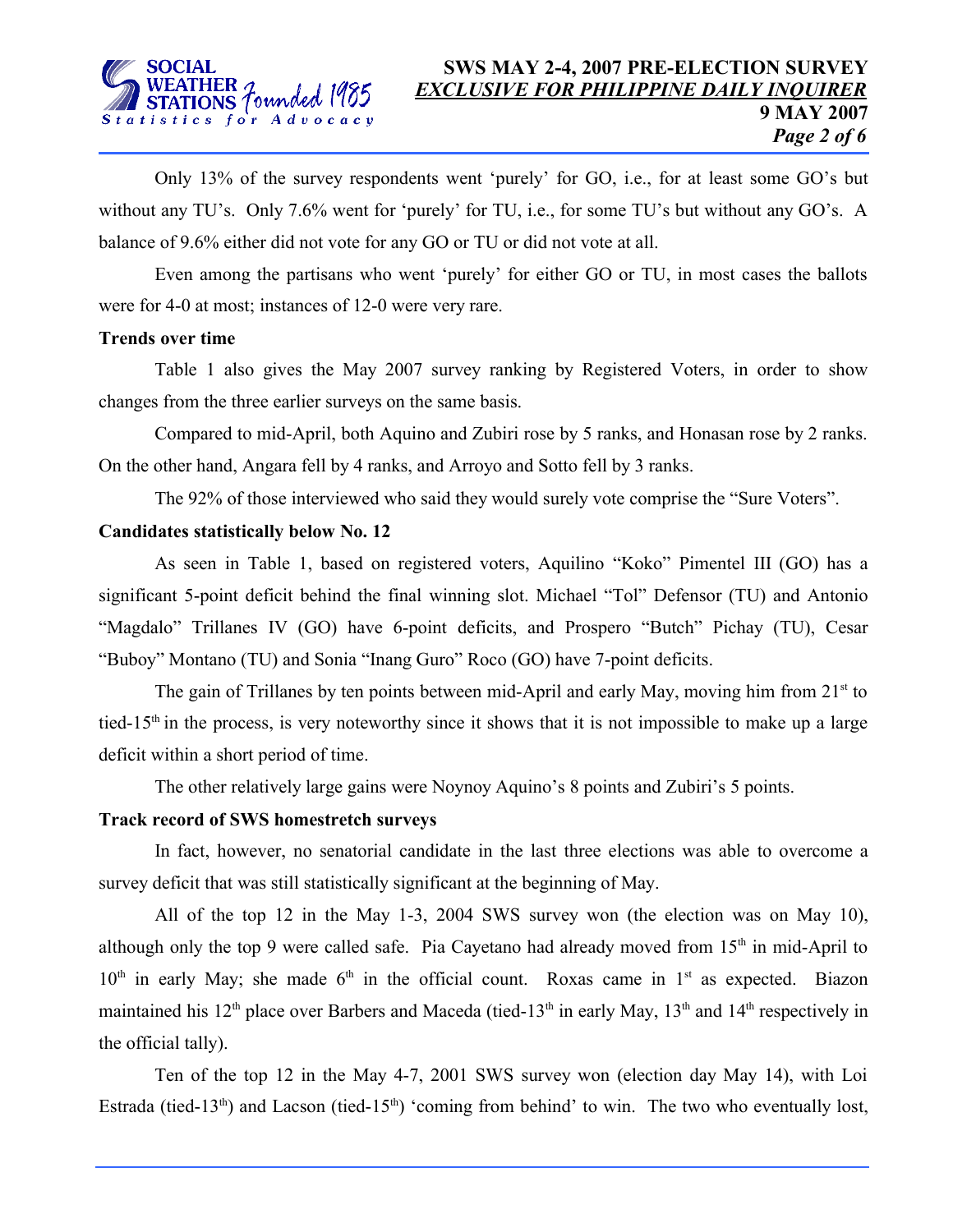

Enrile and Santiago (tied-11<sup>th</sup>–12<sup>th</sup> in the survey), were only 1 point over Loi and 2 points over Lacson in the May survey. Only the top 9 were statistically safe. Noli de Castro came in  $1<sup>st</sup>$  as expected.

All of the top 12 in the May 2-4, 1998 SWS survey won (election day May 11), although only the top 10 were called statistically safe. Legarda was  $2<sup>nd</sup>$  in the survey but eventually got  $1<sup>st</sup>$  place, overtaking Sotto who dropped to 3rd. Guingona and Aquino-Oreta kept their 11<sup>th</sup> and 12<sup>th</sup> places.

#### **The Joselito Cayetano factor**

The list of candidates used in the May 2-4 survey included Joselito Cayetano (Kilusan Bagong Lipunan), who was on the official list at the time the survey was done, with a footnote that he is subject to a pending disqualification case. Our base analysis, which assumes that he will be disqualified, considers votes for Joselito Cayetano (3%) as stray votes, and assigns votes for 'Cayetano-unspecified' (7%) to Alan Cayetano.

As of May 8, 2007, Comelec has not yet rendered a final decision on the case of Joselito. This is a critical case, because if Joselito is declared qualified, the loss of the 'Cayetano-unspecified' votes would drop Alan Cayetano to a tie with Sotto for  $12<sup>th</sup>$  place, and make possible a new scenario of 5 GOs, 2 Independents, and 5 TUs as winners.

SWS also included the name of Theodore Aquino (Independent), even though not on the official list at the time of the survey, because Comelec Chairman Benjamin Abalos had said in a speech to overseas Filipinos that his qualification might be restored in time for the election. Comelec's final decision not to qualify Theodore Aquino was announced in media on May 8, 2007. Our base analysis considers votes for Theodore Aquino (2%) as stray votes, and assigns votes for 'Aquino-unspecified' (4%) to Noynoy Aquino. The loss of only 4% would not have been enough to drop Noynoy out of the winning circle.

## **The votes by area**

Whereas the top 8 candidates in national ranking are in the magic circle in all of the four study areas of the survey, the next four have managed to enter by getting enough votes in some areas to offset a weak showing elsewhere [*Table 2*].

Thus Zubiri's  $2<sup>nd</sup>$  place in Mindanao and  $5<sup>th</sup>$  place in the Visayas serve to offset his  $15<sup>th</sup>$  place in Metro Manila and the Balance of Luzon. The weaknesses of Honasan in the Visayas, Angara in Metro Manila, Arroyo in Metro Manila and Mindanao, and Sotto in the Visayas and Mindanao are compensated by their strengths elsewhere.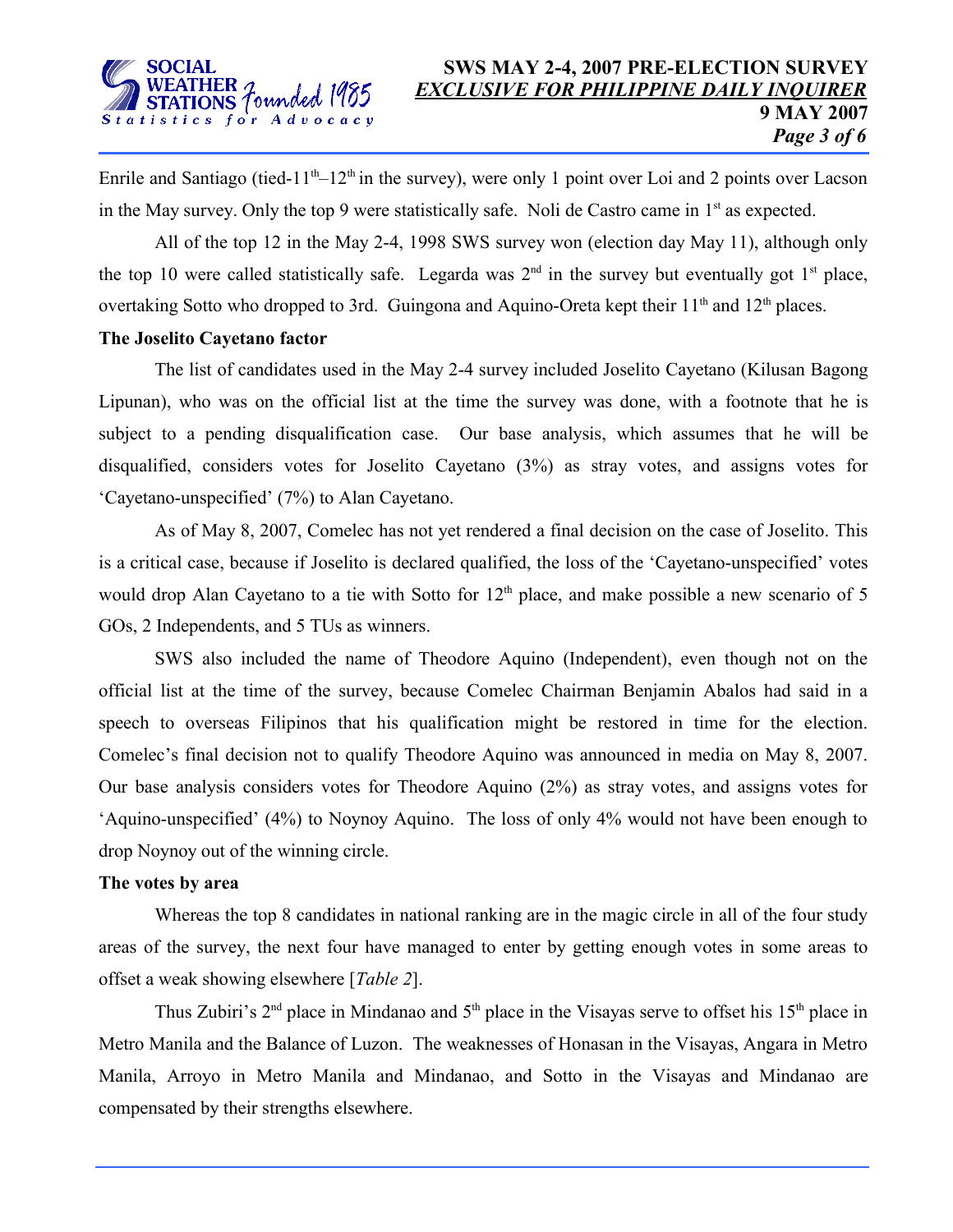

## **SWS MAY 2-4, 2007 PRE-ELECTION SURVEY** *EXCLUSIVE FOR PHILIPPINE DAILY INQUIRER* **9 MAY 2007** *Page 4 of 6*

Almost all of those scrambling from below are strong in at least one of the four areas -- Defensor is 9<sup>th</sup> place in the Visayas, Trillanes is 9<sup>th</sup> in Metro Manila, Pichay is 11<sup>th</sup> in the Visayas, Roco is tied-10<sup>th</sup> in Metro Manila, and Montano is tied for 4<sup>th</sup> in Mindanao. The exception is Koko Pimentel, whose national  $14<sup>th</sup>$  place is due to his being at most in  $13<sup>th</sup>$  place in any of the areas.

#### **Survey background**

The special Pre-Election Survey was fielded over May 2-4, 2007, using face-to-face interviews of 1,200 registered voters divided into random samples of 300 each in the four areas of Metro Manila, the Balance of Luzon, Visayas, and Mindanao, for sampling error margins of at most  $\pm 3\%$  for national percentages and  $\pm 6\%$  for area percentages. By design, the sample included every city/municipality in Metro Manila, and at least one province in every region in the other three areas – 6 regions in the Balance of Luzon, 3 in Visayas, and 6 in Mindanao.

The Commission on Elections' latest counts of Registered Voters, by region and area, as of April 17, 2007, were used to weight regional estimates to obtain area estimates, and to weight area estimates to obtain national estimates.

The survey used the ballot box technique, with respondents having to write out their votes on 'ballots' and deposit them in a container, in order to be capable of assessing the stray vote problem.

The SWS survey items on choice of candidates were not commissioned. Names of candidates de-listed by the Comelec were excluded, except for Theodore Aquino.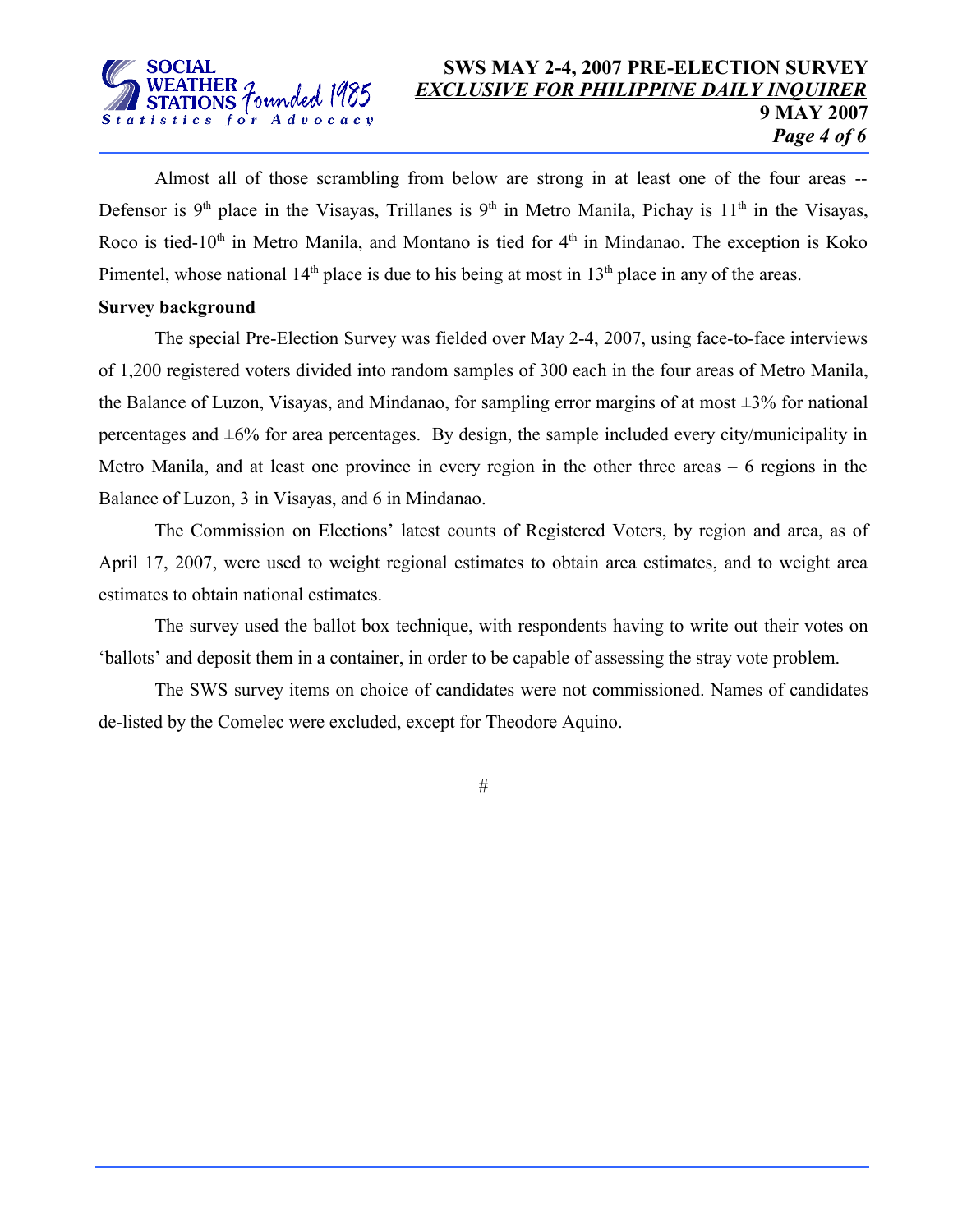

## **SWS MAY 2-4, 2007 PRE-ELECTION SURVEY** *EXCLUSIVE FOR PHILIPPINE DAILY INQUIRER* **9 MAY 2007** *Page 5 of 6*

## *Table 1. SENATORIAL PREFERENCES: FEBRUARY, MARCH, APRIL, AND MAY 2007, PHILIPPINES (Base: Registered Voters)*

|                     | FEB 22-27 '07  |                             | MAR 15-18 '07  |                         | APR 14-17 '07           |                       | <b>MAY 2-4 '07</b>      |                         |                         |                         |
|---------------------|----------------|-----------------------------|----------------|-------------------------|-------------------------|-----------------------|-------------------------|-------------------------|-------------------------|-------------------------|
|                     | (REG. VOTERS)  |                             | (REG. VOTERS)  |                         | (REG. VOTERS)           |                       | (REG. VOTERS)           |                         | <b>(SURE VOTERS)</b>    |                         |
|                     |                | <b>RANK</b>                 |                | <b>RANK</b>             |                         | <b>RANK</b>           |                         | <b>RANK</b>             |                         | <b>RANK</b>             |
|                     | $\frac{9}{6}$  | (80 names)                  | $\frac{9}{6}$  | (37 names)              | $\frac{9}{6}$           | (38 names)            | $\frac{9}{6}$           | (38 names)              | $\frac{9}{6}$           | (38 names)              |
| <b>LEGARDA</b>      | 54             | 2                           | 58             | 1                       | 58                      | 1                     | 58                      | 1                       | 59                      | 1                       |
| <b>VILLAR</b>       | 52             | $\overline{\mathbf{3}}$     | 57             | $\overline{\mathbf{2}}$ | 45                      | $\overline{2}$        | 46                      | $\overline{\mathbf{2}}$ | 46                      | $\overline{\mathbf{2}}$ |
| <b>ESCUDERO</b>     | 36             | 7                           | 40             | 5                       | 41                      | $3 - 4$               | 43                      | 3                       | 44                      | 3                       |
| <b>PANGILINAN</b>   | 57             | 1                           | 48             | 3                       | 39                      | $5\phantom{.0}$       | 41                      | $\overline{\mathbf{4}}$ | 42                      | 4                       |
| <b>LACSON</b>       | 42             | 5                           | 42             | 4                       | 41                      | $3 - 4$               | 39                      | 5                       | 39                      | 5                       |
| <b>AQUINO, B.</b>   | 30             | $9 - 10$                    | 28             | $10 - 11$               | 28                      | $11 - 13$             | 36                      | $6 - 7$                 | 37                      | 6                       |
| <b>RECTO</b>        | 37             | 6                           | 37             | 7                       | 36                      | 6                     | 36                      | $6 - 7$                 | 36                      | $\overline{7}$          |
| <b>CAYETANO, A.</b> | 43             | 4                           | 39             | 6                       | 31                      | 9                     | 34                      | 8                       | 35                      | 8                       |
| <b>ZUBIRI</b>       | 19             | $16 - 17$                   | 18             | 17                      | 27                      | 14                    | 32                      | $9 - 10$                | 33                      | $9 - 10$                |
| <b>HONASAN</b>      | 28             | 12                          | 29             | 9                       | 28                      | $11 - 13$             | 32                      | $9 - 10$                | 33                      | $9 - 10$                |
| <b>ANGARA</b>       | 27             | $13 - 14$                   | 32             | 8                       | 35                      | $\overline{7}$        | 31                      | $11 - 12$               | 32                      | 11                      |
| <b>ARROYO</b>       | 29             | 11                          | 28             | $10 - 11$               | 32                      | $\boldsymbol{\delta}$ | 31                      | $11 - 12$               | 31                      | 12                      |
| <b>SOTTO</b>        | 31             | $\overline{\boldsymbol{8}}$ | 26             | $12 - 13$               | 30                      | $\overline{10}$       | 27                      | 13                      | 28                      | 13                      |
| <b>PIMENTEL</b>     | 27             | $13 - 14$                   | 25             | 14                      | 28                      | $11 - 13$             | 25                      | $\overline{14}$         | 26                      | $\overline{14}$         |
| <b>DEFENSOR</b>     | 21             | 15                          | 21             | 15                      | 21                      | $16 - 17$             | 24                      | $15 - 16$               | 25                      | $15 - 16$               |
| <b>TRILLANES</b>    | 12             | $23 - 24$                   | 13             | 21                      | 14                      | 21                    | 24                      | $15 - 16$               | 25                      | $15 - 16$               |
| <b>PICHAY</b>       | 13             | 22                          | 16             | 20                      | 20                      | 18-19                 | 23                      | $17 - 19$               | 24                      | 17 <sub>2</sub>         |
| <b>MONTANO</b>      | 16             | $18 - 19$                   | 17             | $18 - 19$               | 21                      | $16 - 17$             | 23                      | $17 - 19$               | 23                      | 18-19                   |
| <b>ROCO</b>         | 19             | $16 - 17$                   | 19             | 16                      | 25                      | 15                    | 23                      | $17 - 19$               | 23                      | 18-19                   |
| <b>MAGSAYSAY</b>    | 14             | 20                          | 17             | 18-19                   | 18                      | 20                    | 18                      | $20 - 21$               | 18                      | $20 - 21$               |
| <b>OSMEÑA</b>       | 30             | $9 - 10$                    | 26             | $12 - 13$               | 20                      | 18-19                 | 18                      | $20 - 21$               | 18                      | $20 - 21$               |
| <b>ORETA</b>        | 12             | $23 - 24$                   | 10             | $22 - 23$               | 10                      | $24 - 25$             | 13                      | $22 - 23$               | 13                      | $22 - 23$               |
| <b>COSETENG</b>     | 13             | 21                          | $\overline{9}$ | 24                      | 11                      | $22 - 23$             | 13                      | $22 - 23$               | 13                      | $22 - 23$               |
| <b>GOMEZ</b>        | 16             | 18-19                       | 10             | $22 - 23$               | 11                      | 22-23                 | 12                      | 24                      | 12                      | 24                      |
| <b>SINGSON</b>      | $\overline{7}$ | 25                          | 7              | 25                      | 10                      | $24 - 25$             | 11                      | 25                      | 11                      | 25                      |
| <b>KIRAM</b>        | 2              | $30 - 33$                   | 3              | $27 - 28$               | $\overline{\mathbf{3}}$ | 28-29                 | 6                       | 26                      | 6                       | 26                      |
| CAYETANO, J.        | 6              | 26                          | 4              | 26                      | 8                       | 26                    | 3                       | 27-28                   | 3                       | 27-28                   |
| <b>CHAVEZ</b>       | 4              | 28                          | 3              | $27 - 28$               | 6                       | 27                    | 3                       | $27 - 28$               | 3                       | $27 - 28$               |
| <b>BAUTISTA</b>     | 3              | 29                          | $\mathbf 2$    | 29-30                   | 3                       | 28-29                 | 2                       | 29-33                   | 2                       | 29-32                   |
| AQUINO, T.          | 2              | $30 - 33$                   | --             |                         | $\overline{\mathbf{2}}$ | $30 - 33$             | $\mathbf 2$             | 29-33                   | 2                       | 29-32                   |
| <b>WOOD</b>         | 1              | $34 - 57$                   | $\mathbf{2}$   | 29-30                   | $\overline{\mathbf{2}}$ | $30 - 33$             | $\overline{\mathbf{2}}$ | 29-33                   | $\overline{\mathbf{2}}$ | 29-32                   |
| <b>PAREDES</b>      | 0.3            | 58-80                       | 0.2            | 33-37                   | 1                       | 34-38                 | $\mathbf 2$             | 29-33                   | $\overline{\mathbf{2}}$ | 29-32                   |
| <b>LOZANO</b>       | 1              | $34 - 57$                   | 1              | $31 - 32$               | $\overline{\mathbf{2}}$ | $30 - 33$             | 2                       | 29-33                   | 1                       | 33-38                   |
| <b>CANTAL</b>       | 0.2            | 58-80                       | 0.2            | 33-37                   | 1                       | 34-38                 | 1                       | 34-38                   | 1                       | 33-38                   |
| <b>ESTRELLA</b>     | 1              | $34 - 57$                   | 1              | $31 - 32$               | 1                       | 34-38                 | 1                       | $34 - 38$               | 1                       | 33-38                   |
| <b>SISON</b>        | 1              | $34 - 57$                   | 0.4            | 33-37                   | $\mathbf 2$             | $30 - 33$             | 1                       | 34-38                   | 1                       | 33-38                   |
| <b>ENCISO</b>       | 1              | $34 - 57$                   | 0.4            | $33 - 37$               | 1                       | 34-38                 | 0.2                     | 34-38                   | 0.2                     | 33-38                   |
| <b>ORPILLA</b>      | 1              | $34 - 57$                   | 0.2            | $33 - 37$               | 0.2                     | 34-38                 | 0.1                     | 34-38                   | 0.2                     | 33-38                   |
|                     |                |                             |                |                         |                         |                       |                         |                         |                         |                         |
| STRAY/UND. ++       | 14             |                             | 10             |                         | 12                      |                       | 13                      |                         | 13                      |                         |